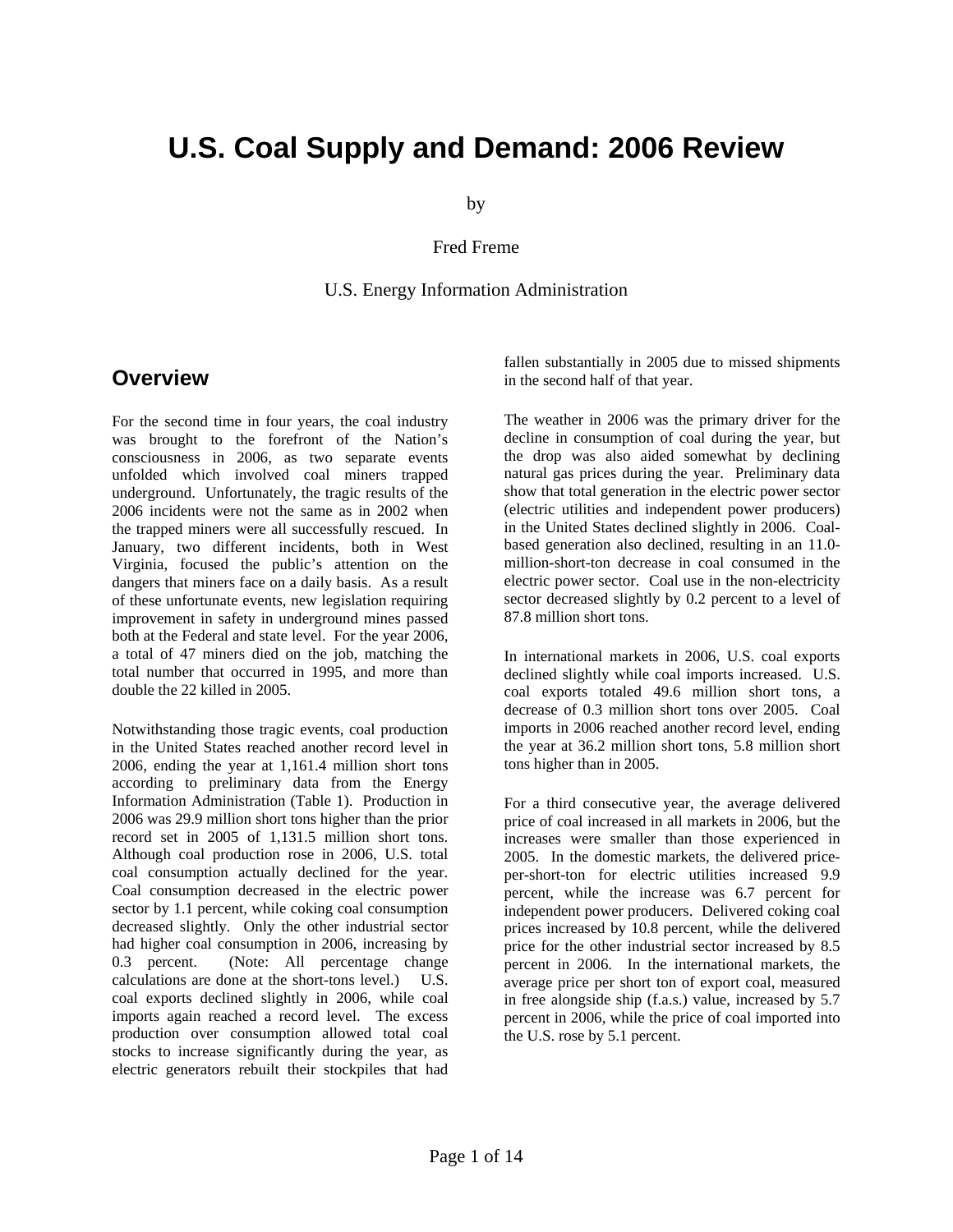| Table 1. U.S. Coal Supply, Disposition, and Prices, 2002 – 2006 |  |  |  |  |  |  |
|-----------------------------------------------------------------|--|--|--|--|--|--|
|-----------------------------------------------------------------|--|--|--|--|--|--|

(Million Short Tons and Nominal Dollars per Short Ton)

| <b>Item</b>                                | 2002    | 2003    | 2004    | 2005     | 2006     |
|--------------------------------------------|---------|---------|---------|----------|----------|
| <b>Production By Region</b>                |         |         |         |          |          |
|                                            | 396.2   | 376.1   | 389.9   | 396.7    | 389.8    |
|                                            | 146.6   | 146.0   | 146.0   | 149.2    | 151.5    |
|                                            | 550.4   | 548.7   | 575.2   | 585.0    | 619.4    |
|                                            | 1.0     | 1.0     | 1.0     | 0.7      | 0.7      |
|                                            | 1,094.3 | 1,071.8 | 1,112.1 | 1,131.5  | 1,161.4  |
| <b>Consumption By Sector</b>               |         |         |         |          |          |
|                                            | 977.5   | 1,005.1 | 1,016.3 | 1,037.5  | 1,026.5  |
|                                            | 23.7    | 24.2    | 23.7    | 23.4     | 23.0     |
|                                            | 60.7    | 61.3    | 62.2    | 60.3     | 60.5     |
|                                            | 26.2    | 24.8    | 26.6    | 25.9     | 25.8     |
|                                            | 34.5    | 36.4    | 35.6    | 34.5     | 34.8     |
|                                            | 4.4     | 4.2     | 5.1     | 4.2      | 4.2      |
|                                            | 0.5     | 0.6     | 0.6     | 0.5      | 0.5      |
|                                            | 3.9     | 3.7     | 4.5     | 3.8      | 3.8      |
|                                            | 1,066.4 | 1,094.9 | 1,107.3 | 1,125.5  | 1,114.2  |
| <b>Year-End Coal Stocks</b>                |         |         |         |          |          |
|                                            | 141.7   | 121.6   | 106.7   | 101.1    | 139.7    |
|                                            | 1.4     | 0.9     | 1.3     | 2.6      | 2.9      |
|                                            | 5.8     | 4.7     | 4.8     | 5.6      | 6.5      |
|                                            | 43.3    | 38.3    | 41.2    | 35.0     | 35.1     |
|                                            | 192.1   | 165.5   | 154.0   | 144.3    | 184.2    |
| <b>U.S. Coal Trade</b>                     |         |         |         |          |          |
|                                            | 39.6    | 43.0    | 48.0    | 49.9     | 49.6     |
|                                            | 18.1    | 20.9    | 21.2    | 21.3     | 22.1     |
|                                            | 21.5    | 22.1    | 26.8    | 28.7     | 27.5     |
|                                            | 16.9    | 25.0    | 27.3    | 30.5     | 36.2     |
|                                            | 22.7    | 18.0    | 20.7    | 19.5     | 13.4     |
| <b>Average Delivered Price</b>             |         |         |         |          |          |
|                                            | \$24.74 | \$25.82 | \$27.30 | \$30.91  | \$34.31  |
|                                            | \$27.96 | \$26.20 | \$27.27 | \$30.26  | \$32.44  |
|                                            | \$50.67 | \$50.63 | \$61.50 | \$83.79  | \$92.87  |
|                                            | \$35.49 | \$34.70 | \$39.30 | \$47.63  | \$51.67  |
| Average Free Alongside Ship (f.a.s.) Price |         |         |         |          |          |
|                                            | \$40.44 | \$35.98 | \$54.11 | \$67.10  | \$70.93  |
|                                            | \$34.51 | \$26.94 | \$42.03 | \$47.64  | \$46.25  |
|                                            | \$45.41 | \$44.55 | \$63.63 | \$81.56  | \$90.81  |
|                                            | \$35.51 | \$31.45 | \$37.52 | \$46.71  | \$49.10  |
|                                            | \$33.93 | \$30.24 | \$36.06 | \$43.35  | \$46.15  |
|                                            | \$44.90 | \$47.83 | \$54.27 | \$101.88 | \$109.36 |

(1) Average delivered price is through November 2006.

Notes: Totals may not equal sum of components due to independent rounding. Sum of net exports,

stock changes, and consumption may not equal production, primarily because the supply and

disposition data are obtained from different surveys. Electric power sector data is preliminary.

Sources: **Production, consumption, stocks, and prices:** Energy Information Administration,

*Quarterly Coal Report,* October-December 2006, DOE/EIA-0121(2006/Q4) (Washington, DC, March 2007);

*Annual Coal Report 2002*, DOE/EIA-0584(2002) (Washington, DC, November 2003);

*Annual Coal Report 2004*, DOE/EIA-0584(2004) (Washington, DC, November 2005);

and *Electric Power Monthly*, March 2007,DOE/EIA-0226(2007/03) (Washington DC, March 2007).

**Exports and imports**: U.S. Department of Commerce, Bureau of the Census, "Monthly Report EM 545" and "Monthly Report IM 145.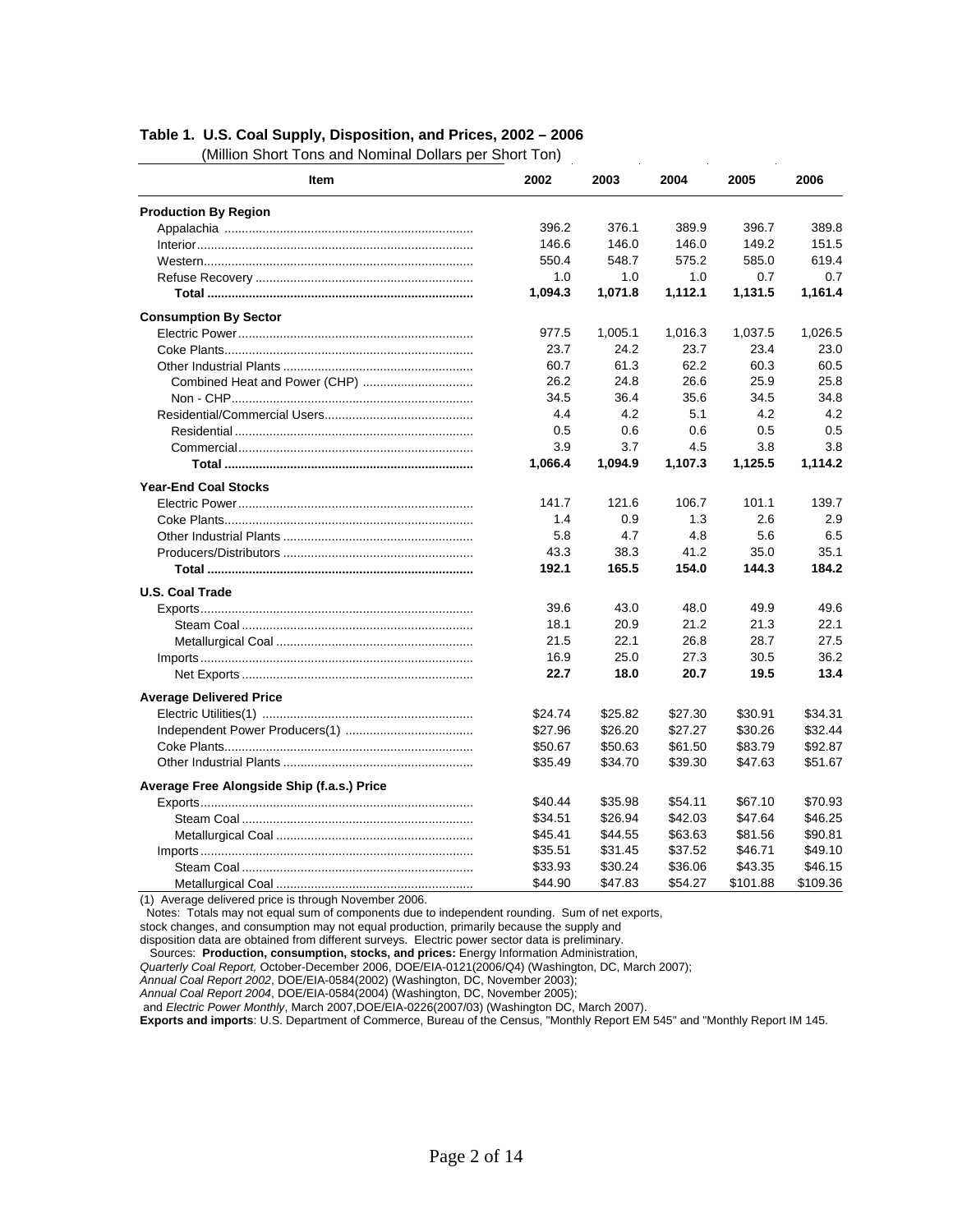The coal synfuel industry in the U.S. reacted to the increases in oil prices that occurred in 2006 by idling numerous plants for a period of time during the year, since the amount of the eligible tax credits are based on the annual reference price of oil. As a result of this action, coal processed by coal synfuel plants decreased in 2006 by 21.6 percent.

## **Production**

U.S. coal production increased in 2006 by 2.6 percent to reach a record level of 1,161.4 million short tons (Figure 1 and Table 1), 29.9 million short tons higher than the 2005 production. Although total U.S. coal production was higher in 2006, not all of the coalproducing regions shared in the increase. Exclusive of refuse production, the Interior and Western Regions had an increase in their production levels in 2006 of 1.5 percent and 5.9 percent respectively, while Appalachian coal production declined by 1.7 percent (Figure 2 and Table 2). In the amount of tons of coal produced, the increase in the Western Region production was five times the decrease in Appalachian Region production in 2006.

One of the most important aspects for the coal industry in 2006 was the lack of any major

transportation issues related to coal moving from the mines to the consumers. Although there were a few, somewhat minor and typical transportation problems, e.g., some partial train derailments; continuing track improvements and rail additions; river lock repairs; sunken barges; and low water levels on some major river systems during the summer, 2006 was free of the major transportation problems that the coal industry experienced in 2005.

# **Appalachian Region**

Coal production in the Appalachian Region decreased in 2006 by 6.8 million short tons, to end the year at 389.8 million short tons, a decline of 1.7 percent, making it the fifth year in a row that the region has experienced coal production of less than 400 million short tons. The decrease in 2006 in coal production in the region was in part, a response to the drop in coal consumption for electricity generation, the slight decrease in coal exports, which are primarily produced in the East, and the increase in coal imports, which are in competition with Appalachian production. The decline in the Appalachian Region in 2006 brought the production level down to the 2004 level.

#### **Figure 1. Coal Production by Coal-Producing Region, 2006** (Million Short Tons and Percent Change from 2005)

Regional totals do not include refuse recovery



**Source:** Energy Information Administration, *Quarterly Coal Report,* October-December 2006, DOE/EIA-0121(2006/Q4) (Washington, DC, March 2007).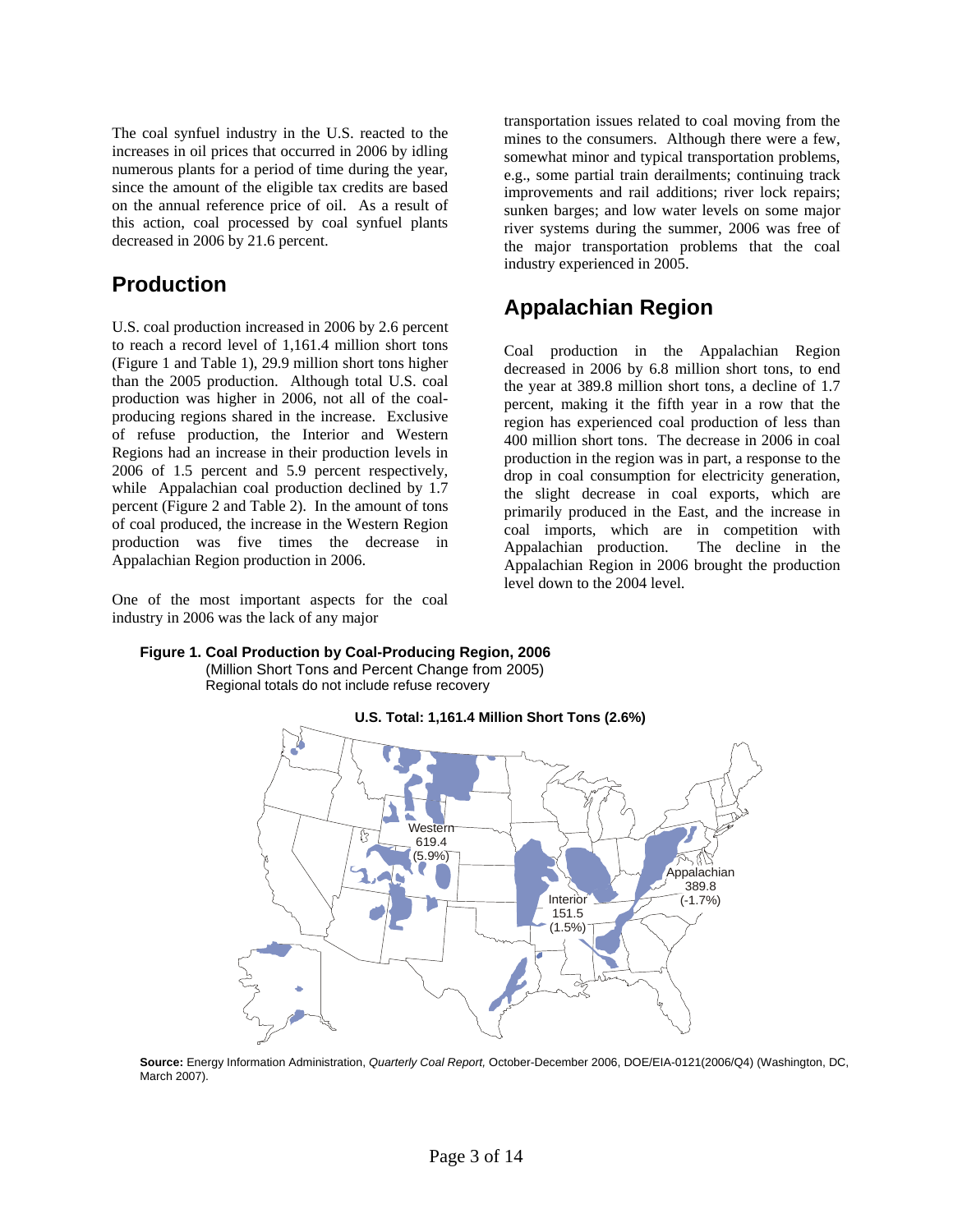|  |  |  | Table 2. U.S. Coal Production by Coal-Producing Region and State, 2002 - 2006 |
|--|--|--|-------------------------------------------------------------------------------|
|--|--|--|-------------------------------------------------------------------------------|

(Million Short Tons)

| <b>Coal-Producing</b><br><b>Region and State</b> | 2002    | 2003    | 2004    | 2005    | 2006    | <b>Percent</b><br>Change<br>2005 - 2006 |
|--------------------------------------------------|---------|---------|---------|---------|---------|-----------------------------------------|
|                                                  | 396.2   | 376.1   | 389.9   | 396.4   | 389.8   | $-1.7$                                  |
|                                                  | 18.9    | 20.1    | 22.3    | 21.3    | 18.8    | $-11.8$                                 |
|                                                  | 99.4    | 91.3    | 90.9    | 93.4    | 92.8    | $-0.5$                                  |
|                                                  | 5.1     | 5.1     | 5.2     | 5.2     | 5.1     | $-2.5$                                  |
|                                                  | 21.2    | 22.0    | 23.2    | 24.7    | 22.7    | $-8.1$                                  |
|                                                  | 68.4    | 63.7    | 66.0    | 67.3    | 66.0    | $-2.2$                                  |
|                                                  | 1.3     | 1.2     | 1.7     | 1.6     | 1.5     | $-8.5$                                  |
|                                                  | 67.1    | 62.5    | 64.3    | 65.6    | 64.5    | $-2.1$                                  |
|                                                  | 3.2     | 2.6     | 2.9     | 3.2     | 2.8     | $-12.8$                                 |
|                                                  | 30.0    | 31.6    | 31.4    | 27.7    | 29.7    | 7.2                                     |
|                                                  | 150.1   | 139.7   | 148.0   | 153.6   | 151.9   | $-1.2$                                  |
|                                                  | 34.0    | 34.9    | 40.6    | 42.6    | 42.7    | 0.2                                     |
|                                                  | 116.0   | 104.8   | 107.3   | 110.9   | 109.2   | $-1.7$                                  |
|                                                  | 146.6   | 146.0   | 146.0   | 149.2   | 151.5   | 1.5                                     |
|                                                  | $\star$ | $\star$ | $\star$ | $\star$ | $\star$ | 787.7                                   |
|                                                  | 33.3    | 31.6    | 31.9    | 32.1    | 32.2    | 0.6                                     |
|                                                  | 35.3    | 35.4    | 35.1    | 34.4    | 35.7    | 3.7                                     |
|                                                  | 0.2     | 0.2     | 0.1     | 0.2     | 0.4     | 149.6                                   |
|                                                  | 24.7    | 21.5    | 23.4    | 26.4    | 27.2    | 3.1                                     |
|                                                  | 3.8     | 4.0     | 3.8     | 4.2     | 4.1     | $-1.1$                                  |
|                                                  | 2.3     | 3.7     | 3.6     | 3.6     | 3.8     | 6.8                                     |
|                                                  | 0.2     | 0.5     | 0.6     | 0.6     | 0.4     | $-34.1$                                 |
|                                                  | 1.4     | 1.6     | 1.8     | 1.8     | 2.0     | 7.6                                     |
|                                                  | 45.2    | 47.5    | 45.9    | 45.9    | 45.5    | $-0.9$                                  |
|                                                  | 550.4   | 548.7   | 575.2   | 587.0   | 619.4   | 5.9                                     |
|                                                  | 1.1     | 1.1     | 1.5     | 1.5     | 1.4     | $-2.0$                                  |
|                                                  | 12.8    | 12.1    | 12.7    | 12.1    | 8.2     | $-31.9$                                 |
|                                                  | 35.1    | 35.8    | 39.9    | 38.5    | 36.3    | $-5.7$                                  |
|                                                  | 37.4    | 37.0    | 40.0    | 40.4    | 41.8    | 3.6                                     |
|                                                  | 28.9    | 26.4    | 27.2    | 28.5    | 25.9    | $-9.1$                                  |
|                                                  | 30.8    | 30.8    | 29.9    | 30.0    | 30.4    | 1.5                                     |
|                                                  | 25.3    | 23.1    | 21.7    | 24.5    | 26.0    | 6.1                                     |
|                                                  | 5.8     | 6.2     | 5.7     | 5.3     | 2.6     | $-51.0$                                 |
|                                                  | 373.2   | 376.3   | 396.5   | 406.4   | 446.7   | 10.5                                    |
|                                                  | 1.0     | 1.0     | 1.0     | 0.7     | 0.7     | $-1.1$                                  |
|                                                  | 1,094.3 | 1,071.8 | 1,112.1 | 1,133.3 | 1,161.4 | 2.6                                     |

\* Less than 50 thousand short tons.

Source: Energy Information Administration, *Annual Coal Report 2002*, DOE/EIA-0584(2002)(Washington, DC, November 2003);

Energy Information Administration, *Annual Coal Report 2004*, DOE/EIA-0584(2004)(Washington, DC, November 2005);

and *Quarterly Coal Report*, October-December 2006, DOE/EIA-0121(2006/Q4)(Washington, DC, March 2007).

West Virginia, the largest coal-producing State in the Appalachian Region and the second largest in the U.S., decreased 1.2 percent in 2006 to end the year with 151.9 million short tons of production, 1.8 million short tons under the 2005 level. The decline in coal production in West Virginia was in part a result of the suspensions of production after accidents that occurred in January at two new mines in the state: Sago and Aracoma mines. Although there were a few new mines in 2006 and a full year's production

from mines that came on line during 2005 (Toney's Fork, Grapevine South, Camp Branch, and No. 130 mines), those increases in coal production were more than offset by the declines in production at other mines in the State (Upper Big Branch, American Eagle, Harris No. 1, and Alex Energy's No. 1) in combination with the idling of the Shoemaker mine in April of 2006.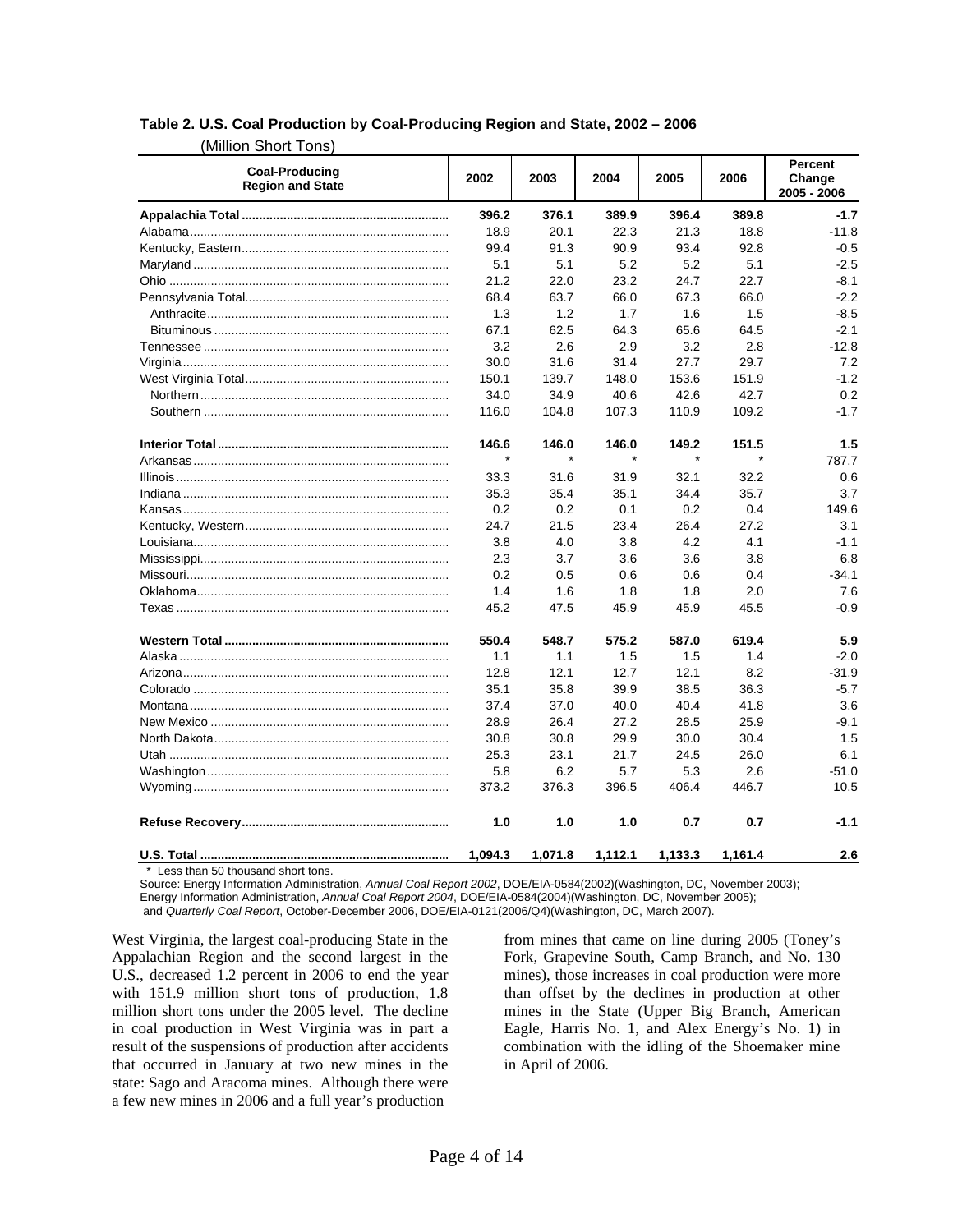

#### **Figure 2. Coal Production by Region, 1997-2006** (Million Short Tons)

Regional totals do not include refuse recovery

**Sources:** Energy Information Administration, *Quarterly Coal Report*, October-December 2005, DOE/EIA-0121(2005/Q4) (Washington, DC, March 2006); *Coal Industry Annual*, DOE/EIA-0584, various issues; *Annual Coal Report* 2002, DOE/EIA-0584(2002) (Washington, DC, November 2003); and *Annual Coal Report* 2004, DOE/EIA-0584(2004) (Washington, DC, November 2004).

Eastern Kentucky produced 92.8 million short tons of coal in 2006, a decline of 0.5 million short tons or 0.5 percent. Although there were six mines in eastern Kentucky that had an increase in coal production of at least a half-a-million short tons, production decreases by numerous other mines resulted in the lower annual production. Two mines with lower 2006 coal production in eastern Kentucky, the Halfway Branch Surface and the Branham mine, were placed into non-producing status during the year. Pennsylvania produced 66.0 million short tons, a decrease of 2.2 percent from 2005, or 1.5 million short tons. The decrease in coal production level at Consol's Bailey mine and the idling of ANR's Ridge Deep mine accounted for most of the drop in production in 2006.

Coal production in Virginia increased in 2006, the only state in the Appalachian Region to have higher production than 2005. Virginia produced a total of 29.7 million short tons, an increase of 7.2 percent. The increase in coal production in Virginia was primarily a result of the resumption of production at Consol's Buchanan mine that had experienced both a fire and later mechanical problems in 2005 that had substantially reduced production. Ohio's coal production declined in 2006 by 8.1 percent to end the year at 22.7 million short tons. The lower production was a result of the drop in production at Ohio Valley's Powhatan longwall mine and Consol's Mahoning Valley No. 36 mine, which only had production in the first quarter of 2006. Coal production decreased in Alabama in 2006 by 11.8 percent to 18.8 million short tons. The Jim Walter Resources No. 4 mine had lower production in 2006 as a result of a longwall move combined with some roof control issues. Production also decreased in 2006 at Drummond's Shoal Creek mine due to a series of methane ignitions in February that resulted in suspension of production for an extended period of time during the year. Maryland and Tennessee both had slightly decreased coal production in 2006 from their prior year levels.

# **Interior Region**

The Interior Region experienced an increase in coal production in 2006 of 2.3 million short tons, or 1.5 percent to achieve a total of 151.5 million short tons, the highest level seen in the region since 1999. The increase in coal production in the Interior Region was primarily a result of the increased coal production in Indiana and Western Kentucky, which accounted for over 90 percent of the total regional increase. Indiana coal production rose 1.3 million short tons in 2006 to end the year at 35.7 million short tons, an increase of 3.7 percent and the highest in 4 years.

Most of the increase in Indiana's coal production in 2006 can be attributed to Black Beauty Coal Company's Miller Creek Mine - Knox Pit that began production in the fourth quarter of 2005. Western Kentucky coal production in 2006 was 27.2 million short tons, an increase of 0.8 million short tons or 3.1 percent. While a few mines in Western Kentucky ceased production in 2006, a full year's production by two mines that started in the last half of 2005, Advent Mining's Onton No. 9 and Hopkins County Coal's Elk Creek mine, accounted for the majority of the production increase for the year.

Texas is the largest coal-producing State in the Interior Region and in 2006 it accounted for slightly less than one-third of the region's coal production with a total of 45.5 million short tons, a slight decrease of 0.9 percent from 2005. Coal production in Illinois rose slightly by 0.6 percent to end the year at 32.2 million short tons, an increase of 0.2 million short tons. The other States in the Interior Region (Arkansas, Kansas, Louisiana, Mississippi, Missouri, and Oklahoma), which together produced 10.8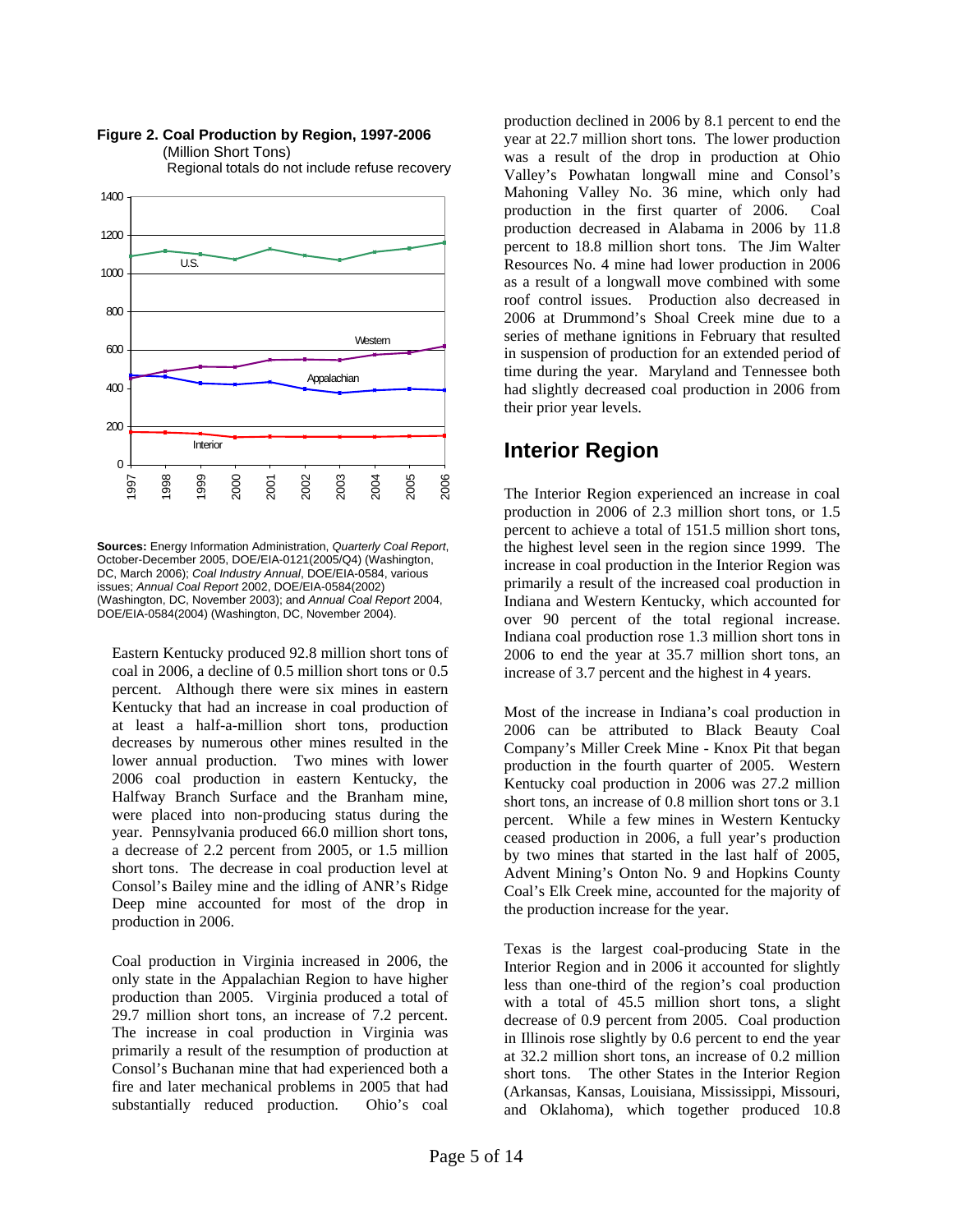million short tons of coal and accounted for a total of 7.1 percent of the entire region's production in 2006, all fluctuated some from their 2005 coal production levels.

# **Western Region**

Coal production in the Western Region increased in 2006 by 5.9 percent to a total of 619.4 million short tons, and accounted for over 53 percent of total U.S. coal production for the year. The increase of 34.5 million short tons resulted in another record level for the region, the third year in a row that the region achieved a record. Despite the record level of coal production, only four of the nine States in the Western Region had higher production levels in 2006: Montana, North Dakota, Utah, and Wyoming.

Wyoming is by far the largest coal-producing State in the Nation, a position it has held since 1988. In 2006, Wyoming produced 446.7 million short tons of coal, an increase of 42.4 million short tons or 10.5 percent for the year. Although five of the twenty-one mines in Wyoming had slight decreases in coal production in 2006, the increased production levels at the rest of the mines pushed the State to a new record level for the year. The dominance of Wyoming in U.S. coal production is reflected by the fact that the largest mine in the State (and the United States) is the Black Thunder mine which produced 92.7 million short tons in 2006. This Wyoming mine alone produced more coal than 23 other individual coalproducing states. Other examples of Wyoming's dominance are: in 2006, it accounted for about 72 percent of the Western Region production total; was 56.9 million short tons more than the entire Appalachian Region; was almost three times the Interior Region; and was 38.5 percent of the total U.S. coal production for the year. Also, if the 26 States that produced coal in 2006 were ranked by descending total production levels, Wyoming produced 108.8 million short tons more than the next three largest coal-producing States (West Virginia, Kentucky, and Pennsylvania), and 70.7 million short tons more coal than the summation of the States ranked  $5<sup>th</sup>$  through  $26<sup>th</sup>$ . Wyoming was able to transport more coal by rail in 2006. Improved railroad capacity in Wyoming resulted in increased shipments which allowed utilities to rebuild stockpiles during the year and was able to alleviate the pent-up demand caused by the restrictions the railroads experienced during the repair and maintenance work on the southern Powder River Basin (PRB) rail line in 2005.

In 2006, Montana, the second largest coal-producing State in the Western Region, produced a total of 41.8 million short tons, an increase of 3.6 percent. Although there was a decrease in production at Western Energy's Rosebud mine, the increase in coal production at Spring Creek Coal's Spring Creek mine due to the completion of an expansion project more than offset the decline. Total coal production in North Dakota increased in 2006 by 1.5 percent to end the year at 30.4 million short tons. Declines in production by two of the four North Dakota mines, Beulah and Center, were offset by increases in the other two mines, Falkirk and Freedom. Coal production in Utah in 2006 increased by 6.1 percent to a level of 26.0 million short tons. The 1.5-millionshort-ton increase in Utah was primarily a result of the increase in production at Canyon Fuel's Skyline No. 3 mine.

Colorado had a decline in coal production in 2006, ending the year with a total of 36.3 million short tons, a decrease of 2.2 million short tons, due in part to the closing of HNR's Bowie No. 3 mine at the end of 2005 and the idling of Peabody's Seneca mine at the beginning of 2006. New Mexico had a decrease of 2.6 million short tons in 2006 to end the year with a total of 25.9 million short tons, a decline of 9.1 percent, which was attributable to the decreased production levels at BHP's Navajo and San Juan South mines. Coal production in 2006 in Alaska was 1.4 million short tons, slightly below the prior year total.

Arizona and Washington both had major declines in coal production in 2006 as a consequence of mine closures. Coal production in Arizona in 2006 was 8.2 million short tons, a decrease of 3.9 million short tons, or 31.9 percent due to the idling of the Peabody's Black Mesa mine which had provided coal to the jointly-owned Mohave electric generation facility that closed at the end of 2005, due to an agreement with several organizations that required the plant to install environmental equipment or cease operation. Coal production in Washington in 2006 declined by 51.0 percent to 2.6 million short tons. The only mine in the State, TransAlta's Centralia mine, had deteriorating mining conditions and escalating mining costs that resulted in the company deciding to close the mine at the end of November 2006.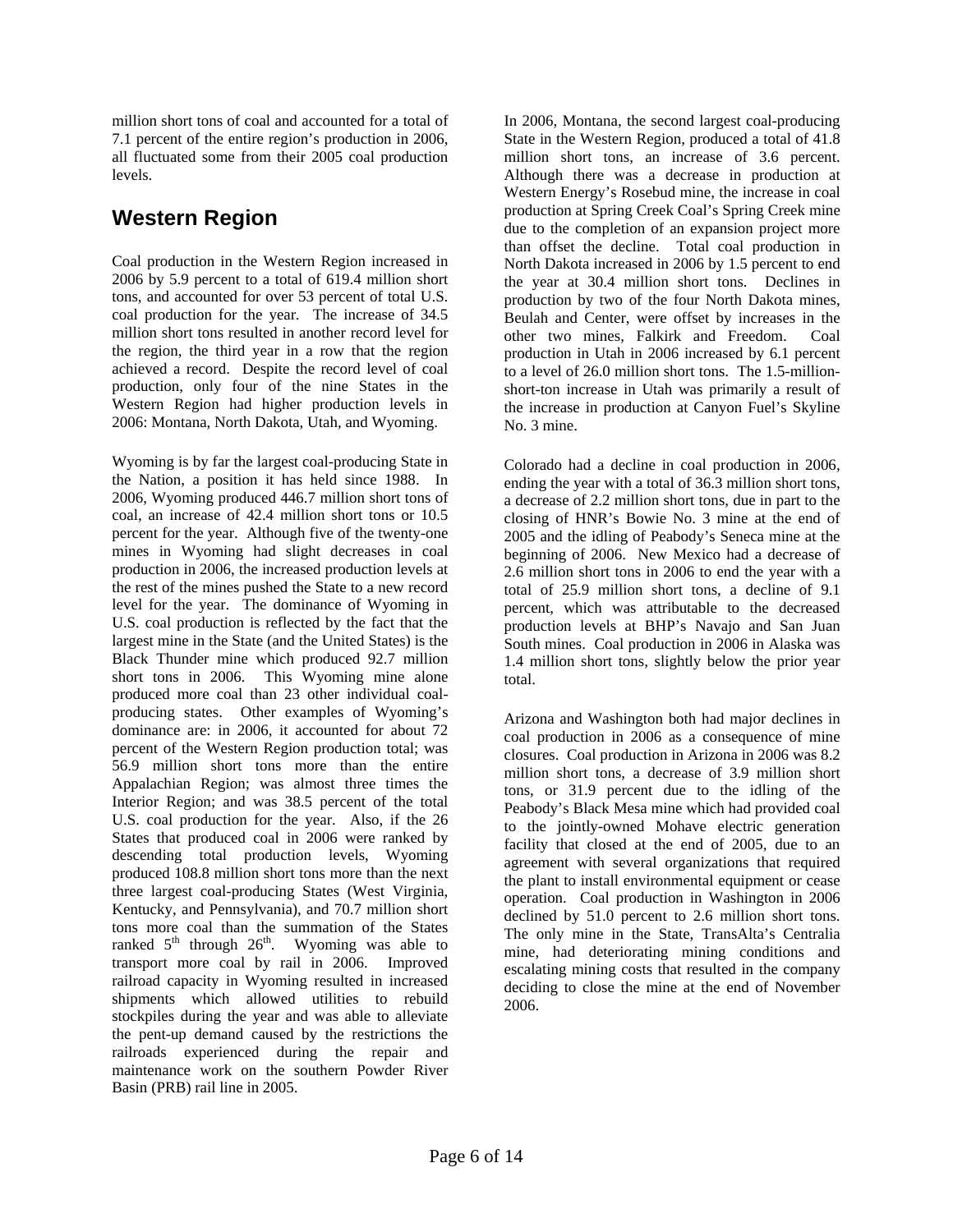### **Consumption**

The combination of moderate weather and declining natural gas prices resulted in lower coal consumption in the electric power sector, which in turn lowered total coal consumption in the United States in 2006. Preliminary data show that total coal consumption decreased 11.3 million short tons to a level of 1,114.2 million short tons, a decline of 1.0 percent. The electric power sector (electric utilities and independent power producers) accounts for about 92 percent of all coal consumed in the United States and is the driving force for the Nation's coal consumption. The other coal consuming sectors (other industrial, coking coal, and residential and commercial sectors) had minor changes in their consumption totals. The other industrial sector had an increase in coal consumption in 2006 of 0.3 percent, while the coking coal sector had a decrease of 2.0 percent. The residential and commercial sector (which is the smallest of all coal consuming sectors, accounting for less than one-half of one percent of total consumption), remained at about the same level as in 2005.

Coal consumption in the electric power sector decreased by 1.1 percent or 11.0 million short tons to end 2006 at 1,026.5 million short tons (Figure 3). However, coal-based generation decreased at a slightly higher rate of 1.3 percent for the year. This apparent inconsistency is explained by the increased usage of lower-Btu western coals (subbituminous and lignite) to generate electricity. Nationally, total generation in the electric power sector from all fuels decreased marginally in 2006 by 0.1 percent. However, there were substantial gains in electricity generation by natural gas and hydroelectric generation facilities in the United States (Figure 4). The increase of 6.8 percent in electricity generation by hydroelectric facilities in the United States was a direct result of the increased precipitation during the year. The increase in electric generation by natural gas plants of 7.2 percent in 2006 was due in part to the decreasing costs of natural gas during the year combined with the numerous new gas-fired generating facilities that opened during the last several years. In 2006, 71 percent of the new capacity to come on line during the year was natural gas-fired, while new coal-fired capacity was less than





**Source**: Energy Information Administration, Form EIA-906, "Power Plant Report**."**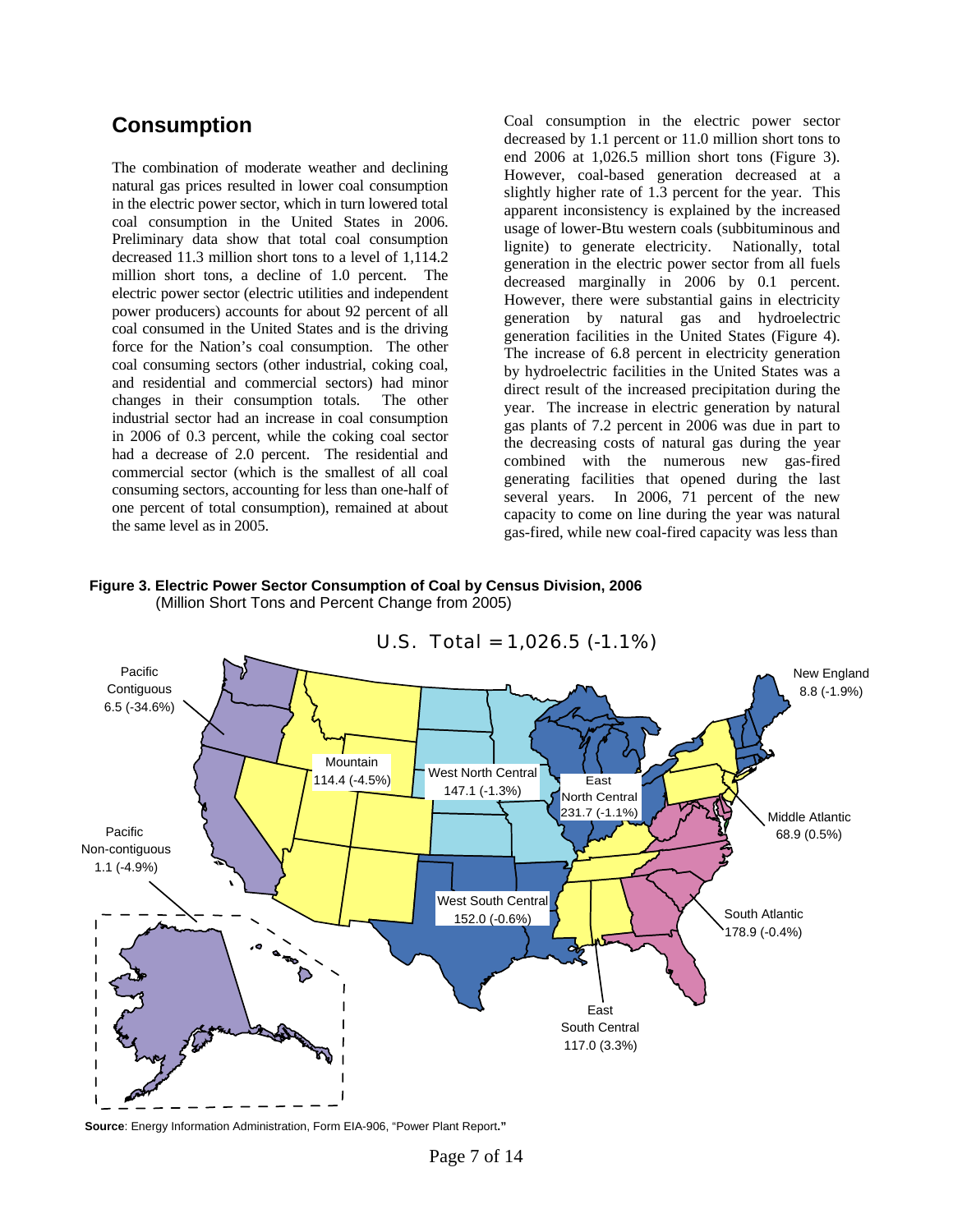

#### **Figure 4. Share of Electric Power Sector Net Generation by Energy Source, 2005 vs. 2006** (Percent)

**Source:** Energy Information Administration, Form EIA-906, "Power Plant Report."

5 percent. The average cost of natural gas delivered to the electricity sector through November 2006 compared to 2005 has decreased by 13.9 percent, while the cost of coal has increased by 10.0 percent in the same time period.

There are two major factors that influence total electric generation: economic growth and weather. Even though economic growth continued throughout 2006, with the gross domestic product (GDP) of the United States increasing by 3.3 percent for the year, the moderate weather across the country for most of the year was enough to dampen the demand for electricity. According to preliminary data from the National Weather Service Climate Prediction Center of the National Oceanic and Atmospheric Administration (NOAA), compared to 2005, cooling degree-days in 2006 were slightly lower for the country as a whole (2.4 percent), while heating degree-days were 8.0 percent lower. Although the summer weather in 2006 was hotter than normal (30 year average) for the Nation by 15.8 percent, the winter weather (warmest January ever recorded) was warmer than normal and the heating degree-days for 2006 were 13.3 percent below normal.

Of the nine Census Divisions, coal is less than 20 percent of the fuel mix for electricity generation in two divisions, New England and Pacific, and more than 50 percent of the fuel mix in five divisions, East North Central, West North Central, South Atlantic, East South Central, and Mountain. In the other two divisions, coal is one of two main fuel sources for the electric power sector. In the Middle Atlantic, coal competes with nuclear power for dominance, while in the West South Central coal competes with natural gas.

Seven of the nine Census Divisions had decreases in coal consumption in the electric power sector in 2006, with six of those seven having a decline of at least half a million short tons. One of the Census Divisions, the Mountain, accounted for almost 50 percent of the decrease in total coal consumption in the electric power sector. Total generation in the Mountain Census Division declined in 2006 by 1.6 percent (Table 3). Coal is the primary fuel for electricity generation in the Mountain division and it accounted for 61.1 percent of total generation for the year. The combination of lower total generation in the Mountain division with the increases in generation of both natural gas, up 5.0 percent, and hydroelectric facilities, up 14.2 percent in 2006, resulted in a decline in coal consumption for the division of 5.4 million short tons, a drop of 4.5 percent.

The Pacific Census Division (Pacific Contiguous and Pacific Non-contiguous) was one of three divisions to have an increase in total generation in the electric power sector in 2006, increasing by 7.9 percent. However, coal is a small portion of total generation, usually less than 5 percent. Even though coal is such a small part of the total generation for the division, the decrease in coal consumption for the electric power sector was the second-largest in the Nation in 2006. Total coal consumption for the electric power sector in the Pacific Census Division declined by 3.5 million short tons or 31.5 percent. Increases in generation by natural gas and hydroelectric facilities in the division of 9.5 percent and 17.5 percent respectively, helped push down the need for coal to generate electricity. In the East North Central Census Division, coal accounts for about 70 percent of total generation in the electric power sector. For 2006, total electricity generation in this division decreased by 1.9 percent from the 2005 level, while the coal-based generation declined by 1.7 percent. The drop in coal-based generation resulted in a decrease in coal consumption for the electric power sector of 2.6 million short tons for the year.

In the West North Central Census Division, where coal accounts for about three-fourths of generation, total generation in the electric power sector in 2006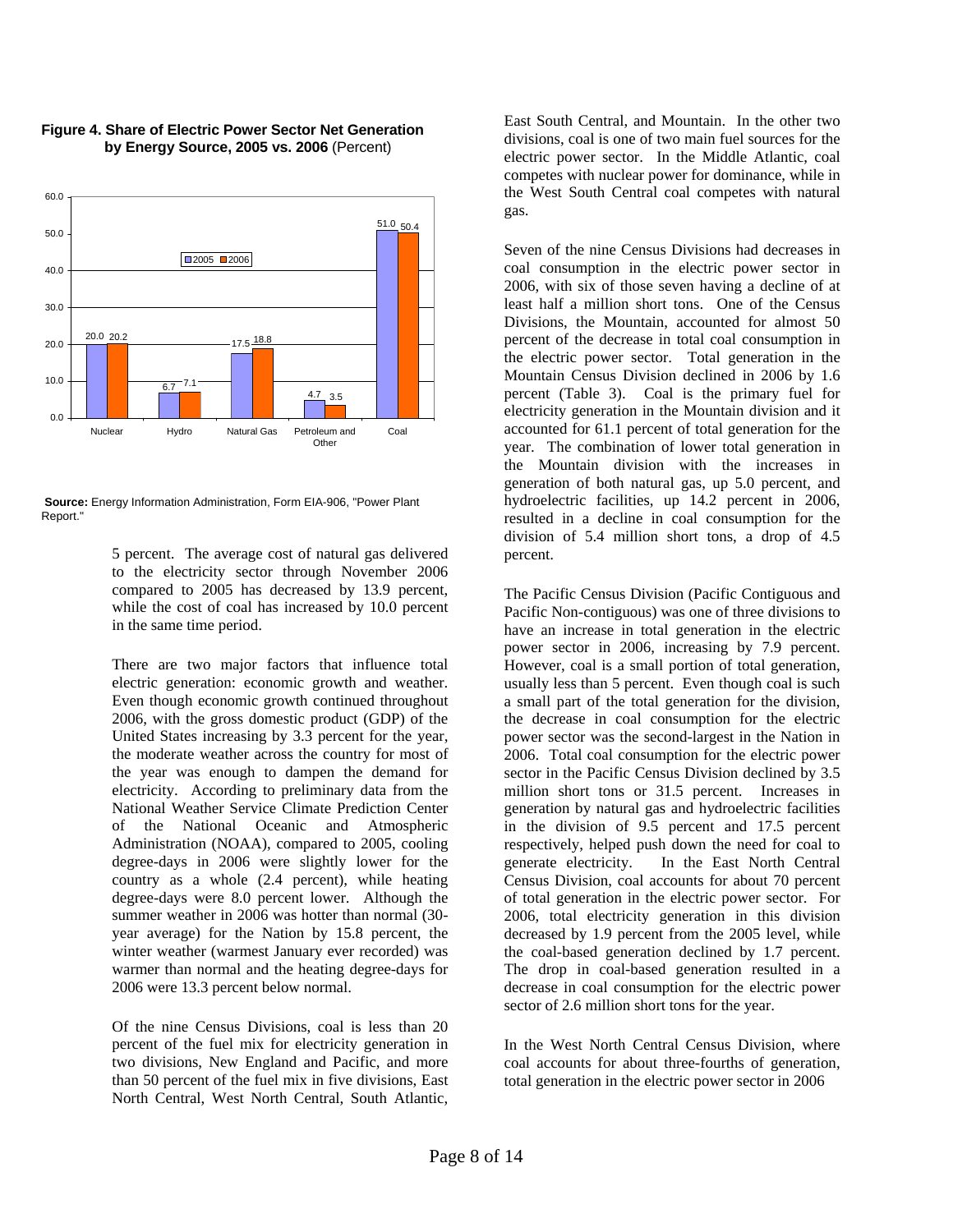|                           | 2005      | 2006      | Percent<br>Change |
|---------------------------|-----------|-----------|-------------------|
| <b>Census Division</b>    |           |           |                   |
| <b>New England</b>        |           |           |                   |
| Coal                      | 20,101    | 19,640    | $-2.9$            |
| Total                     | 129.477   | 125,808   | $-2.9$            |
| <b>Middle Atlantic</b>    |           |           |                   |
| Coal                      | 151,957   | 151,763   | 0.4               |
| Total                     | 416,822   | 413,236   | $-1.3$            |
| <b>East North Central</b> |           |           |                   |
| Coal                      | 459,316   | 451,163   | $-1.7$            |
| Total                     | 651,014   | 639,073   | $-1.9$            |
| <b>West North Central</b> |           |           |                   |
| Coal                      | 229,279   | 226,259   | $-1.7$            |
| Total                     | 297,525   | 299,481   | $-0.1$            |
| <b>South Atlantic</b>     |           |           |                   |
| Coal                      | 424,971   | 423,442   | $-0.4$            |
| Total                     | 798.006   | 788,832   | $-1.5$            |
| <b>East South Central</b> |           |           |                   |
| Coal                      | 241,057   | 246,597   | 2.2               |
| Total                     | 367,667   | 370,154   | 0.6               |
| <b>West South Central</b> |           |           |                   |
| Coal                      | 227,685   | 226,802   | $-0.4$            |
| Total                     | 535,630   | 548,179   | 1.4               |
| <b>Mountain</b>           |           |           |                   |
| Coal                      | 220,516   | 207,804   | $-5.5$            |
| Total                     | 343,893   | 340,119   | $-1.6$            |
| <b>Pacific</b>            |           |           |                   |
| Coal                      | 17.647    | 12,569    | $-28.8$           |
| Total                     | 343,385   | 374,926   | 7.9               |
| <b>U.S. Total</b>         |           |           |                   |
| Coal                      | 1,992,530 | 1,966,039 | $-1.3$            |
| Total                     | 3,883,420 | 3,899,806 | $-0.1$            |

| Table 3. Electric Power Sector Net Generation, |                                   |  |  |  |
|------------------------------------------------|-----------------------------------|--|--|--|
|                                                | 2005-2006 (Million Kilowatthours) |  |  |  |

**Source:** Energy Information Administration, Form EIA-906, "Power Plant Report."

was about the same as the prior year, declining by 0.1 percent. However, a large increase in generation by nuclear plants resulted in a decrease in generation by coal plants. Total coal-fired generation in the West North Central division declined by 1.7 percent while coal consumption for generation decreased by 1.3 percent, or 1.9 million short tons. In the West South Central Census Division coal competes with natural gas as the primary fuel for electricity generation, both typically accounting for over 40 percent of total generation. In 2006, total generation in the West South Central division increased by 1.4 percent, with natural gas generation increasing by 2.2 percent and nuclear-powered generation increasing by 8.3 percent. As a consequence of the increases in generation by those fuels in the division, coal-based generation declined by 0.4 percent with coal consumption for electric power generation decreasing in 2006 by 1.0 million short tons.

In the South Atlantic Census Division total generation in the electric power sector declined in 2006 by 1.5 percent. Coal typically accounts for over half of the generation in the South Atlantic division and in 2006 coal-based generation decreased by 0.4 percent resulting in a decrease in coal consumption for electric power generation of 0.6 million short tons. Coal accounts for less than one-sixth of total generation in the New England Census Division, and in 2006 total coal consumption for electricity generation decreased by 0.2 million short tons, or 1.9 percent.

Of the two Census Divisions (the East South Central and the Middle Atlantic) that had increases in coal consumption for electricity generation, the East South Central Division accounted for about 92 percent of the total increase. Coal is the primary fuel for generation in the East South Central division, typically accounting for over two-thirds of total generation in a year, while nuclear power accounts for just under 20 percent. Total electricity generation in the East South Central division increased slightly by 0.6 percent in 2006. Nuclear power generation declined in the division by 3.7 percent while coalbased generation increased by 2.2 percent for the year. This resulted in an increase in coal consumption of 3.8 million short tons over the 2005 level.

The Middle Atlantic Census Division had a decrease in electric power sector generation in 2006 of 1.3 percent. Natural gas generation increased by 24.8 percent while coal-based generation increased by only 0.4 percent in 2006. This resulted in an increase in coal consumption for electric power generation in the Middle Atlantic division of only 0.3 million short tons.

Coal consumption in the non-electric power sector declined somewhat in 2006 (Figure 5). Coal consumption at coke plants decreased by 0.5 million short tons to end the year at 23.0 million short tons, a decline of 2.0 percent. Although there was a decline in U.S. coke production in 2006 due to a slowing in the demand for coke both domestically and internationally, a previously announced expansion at the newest coke plant (another 100 batteries to be built) is still planned but the start of the construction has been delayed.

Although the GDP grew by 3.3 percent, the economic growth did not extend into the entire manufacturing sector in 2006, and as a result, coal consumption in the other industrial sector increased by only 0.2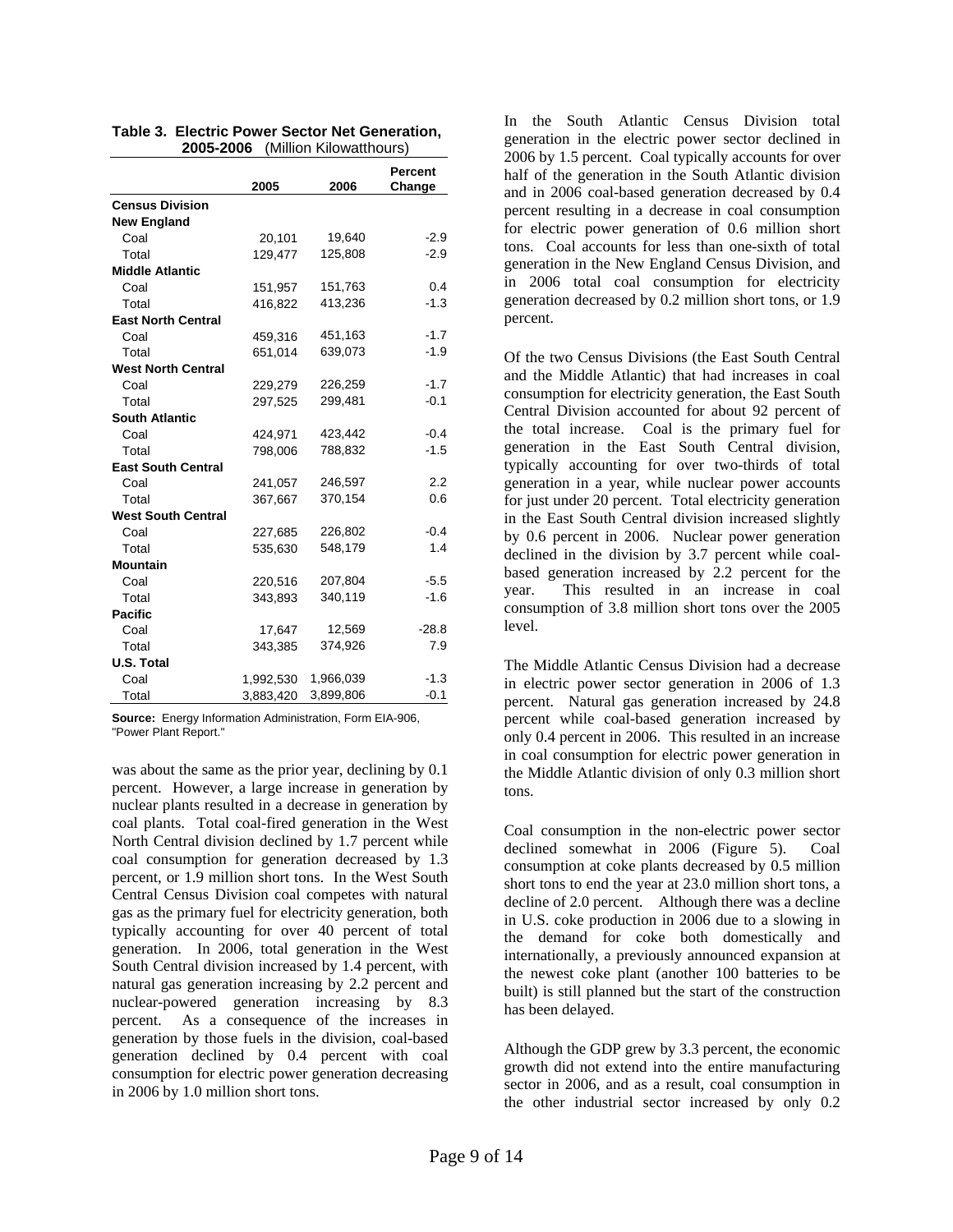

#### **Figure 5. Coal Consumption by Sector, 1997-2006** (Million Short Tons)

**Source:** Energy Information Administration, *Monthly Energy Review,* March 2007, DOE/EIA-0035(2007/03) (Washington, DC, March 2007).

million short tons to end the year at 60.5 million short tons. The increases in coal consumption in 2006 experienced in some of the manufacturing sectors (nonmetallic mineral products and primary metal manufacturing) offset the decreases in other manufacturing sectors (food, beverage, textile, paper, chemical, fabricated metal, and transportation equipment). Coal consumption in the residential and commercial sector remained basically flat in 2006.

### **Coal Prices**

For the third consecutive year, coal prices rose across the board. Even though spot coal prices for some of the producing regions declined in 2006, average delivered prices in the consuming sectors increased for the year. The majority of coal sold in the electric power sector is through long-term contracts, in conjunction with spot purchases to supplement the demand. According to preliminary data through November 2006, delivered coal prices at electric utilities (a subset of the electric power sector) increased for a sixth consecutive year, to \$34.31 per short ton (\$1.69 per million Btu), an increase of 9.9 percent over the 2005 price. Delivered coal prices at independent power producers through November 2006 increased to \$32.44 per short ton (\$1.68 per million Btu), an increase of 6.8 percent. The delivered price of coal to the other coal-consuming sectors also increased in 2006. The average delivered price of coal to the other industrial sector increased by 8.5 percent to an average of \$51.67 per short ton in 2006. However, the largest increase in consumer prices was in the coking coal sector. The limited availability and the tight specifications needed for coal to produce coke influence the price. High international prices for metallurgical coal in 2006 also affected prices in the U.S. market. In 2006 the delivered price of coal to U.S. coke plants increased by 10.8 percent to reach an average price of \$92.87 per short ton in (Figure 6).

# **Coal Synfuel**

The coal synfuel industry in 2006 was affected by the increases in oil prices that occurred during the year. These coal synfuel plants can lose tax credits (IRS Section 45 [formally Section 29]) the higher the reference price of oil is for the year. (The credit is subject to a ranged phase-out if the average annual domestic wellhead<br>oil price reaches a certain level.) According to oil price reaches a certain level.) preliminary data, there were 57 coal synfuel plants in operation in the United States at the end of 2006 (Figure 7 and Table 4). The amount of coal processed by all the coal synfuel plants in 2006 was a total of 109.6 million short tons, a decline of 30.1 million short tons from the 2005 amount. The average price of coal delivered to the coal synfuel plants increased in 2006 by 12.0 percent to \$47.90 per short ton. These plants process both run-ofmine and waste coal to produce their end product, typically referred to as coal synfuel, which enters into the supply chain and is consumed by various users in almost all sectors, including the export market. As in the traditional coal industry, more than 90 percent of coal synfuel is distributed to the electric power sector, while smaller amounts are sent to coke plants, other industrial plants and exported.

**Figure 6. Delivered Coal Prices, 1997-2006**  (Nominal Dollars per Short Ton)



**Sources:** Energy Information Administration, *Quarterly Coal Report,*  October-December 2006, DOE/EIA-0121(2006/Q4) (Washington, DC March 2007); *Coal Industry Annual*, DOE/EIA-0584, various issues; and *Annual Coal Report* 2002, DOE/EIA-0584(2002), (Washington, DC, November 2003); *Annual Coal Report* 2004, DOE/EIA-0584(2004), (Washington, DC November 2005); *Electric Power Monthly*, March 2007, DOE/EIA-0226 (2007/03), (Washington, DC); and U.S. Department of Commerce, Bureau of the Census, "Monthly Report EM 545" and "Monthly Report IM 145."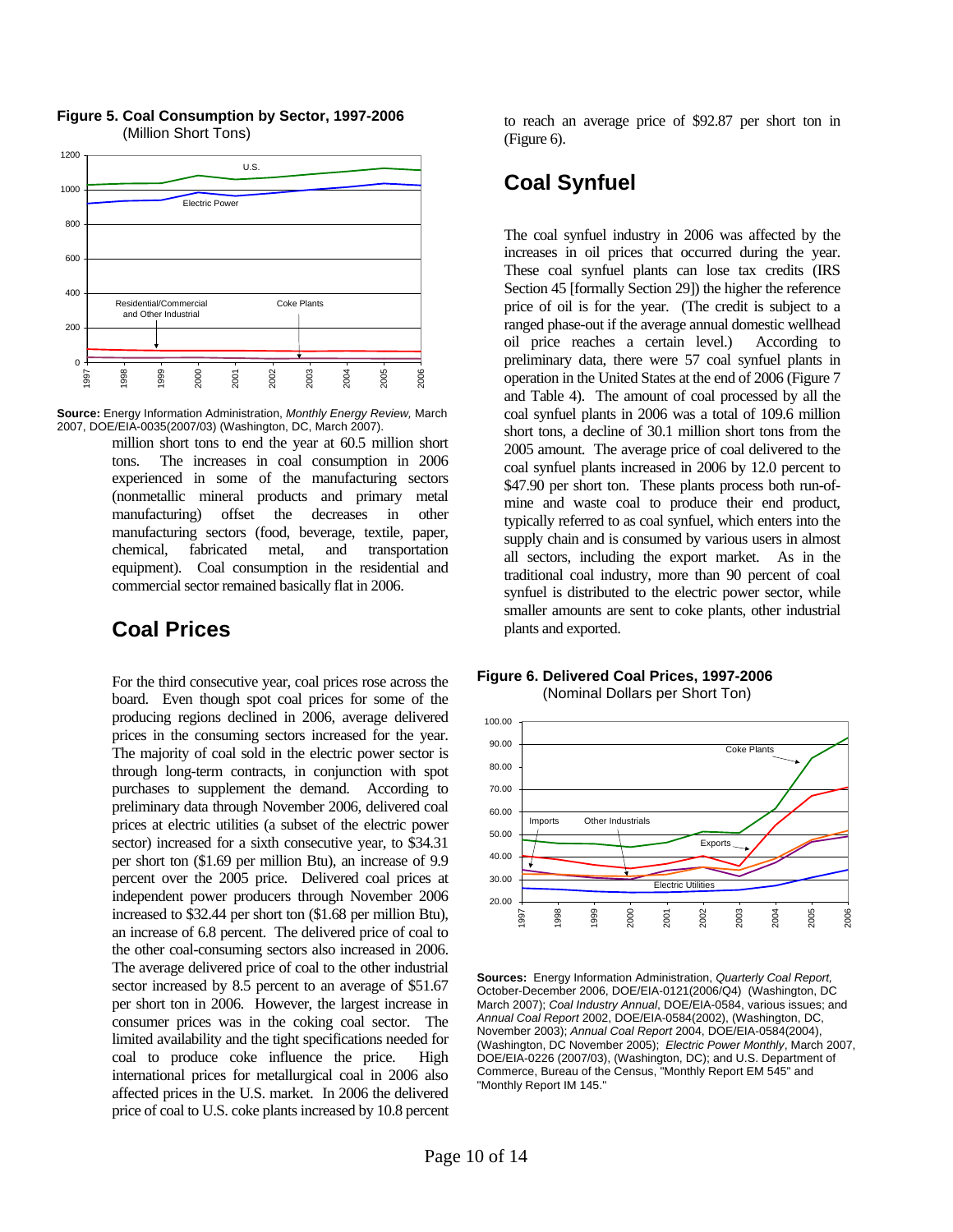### **Exports and Imports**

**Exports.** U.S. coal exports declined slightly in 2006, reversing a 3-year trend. Total U.S. coal exports in 2006 were 49.6 million short tons, a decrease of 0.3 million short tons over 2005 (Figure 8). Although total coal exports were down by 0.6 percent for the year, the average free alongside ship (f.a.s.) price increased by 5.7 percent to \$70.93 per short ton as the tight world metallurgical coal market continued to push export prices higher.

Total U.S. steam coal exports actually increased in 2006, the fourth year in a row that this has occurred. Steam coal exports rose by 4.1 percent to a level of 22.1 million short tons in 2006, while the average f.a.s. price decreased by 2.9 percent to \$46.25 per short ton.

Canada is the single largest market for all U.S. coal exports. In 2006, Canada received 15.3 million short tons of steam coal exports, an increase of 0.3 million short tons. The increase in steam coal exports to Canada occurred even though the Provincial government of Ontario closed its 1,140 megawatt Lakeview coal-fired generating plant in April 2005. U.S. steam coal exports to Canada account for 69.2 percent of all of 2006 steam coal exports. The average f.a.s. price of steam coal exports to Canada actually increased by 6.0 percent to \$40.95 per short ton in 2006.

Europe is the second largest market for U.S. steam coal exports due to the declining coal production in many of the countries combined with the proximity of the eastern U.S. major coal ports. Total steam coal exports to Europe increased in 2006 to a total of 5.6 million short tons, an increase of 61.3 percent from 2005. The average f.a.s. price of steam coal to Europe decreased in 2006 by 17.2 percent, dropping to a level of \$58.18 per short ton. Almost all of the increase in U.S. steam coal exports to Europe was accounted for by four countries: the United Kingdom,



**Figure 7. Coal Shipments from Coal-Producing Regions to Coal Synfuel Plants, 2006** (Million Short Tons, Percent of U.S. Total, and Number of Plants)

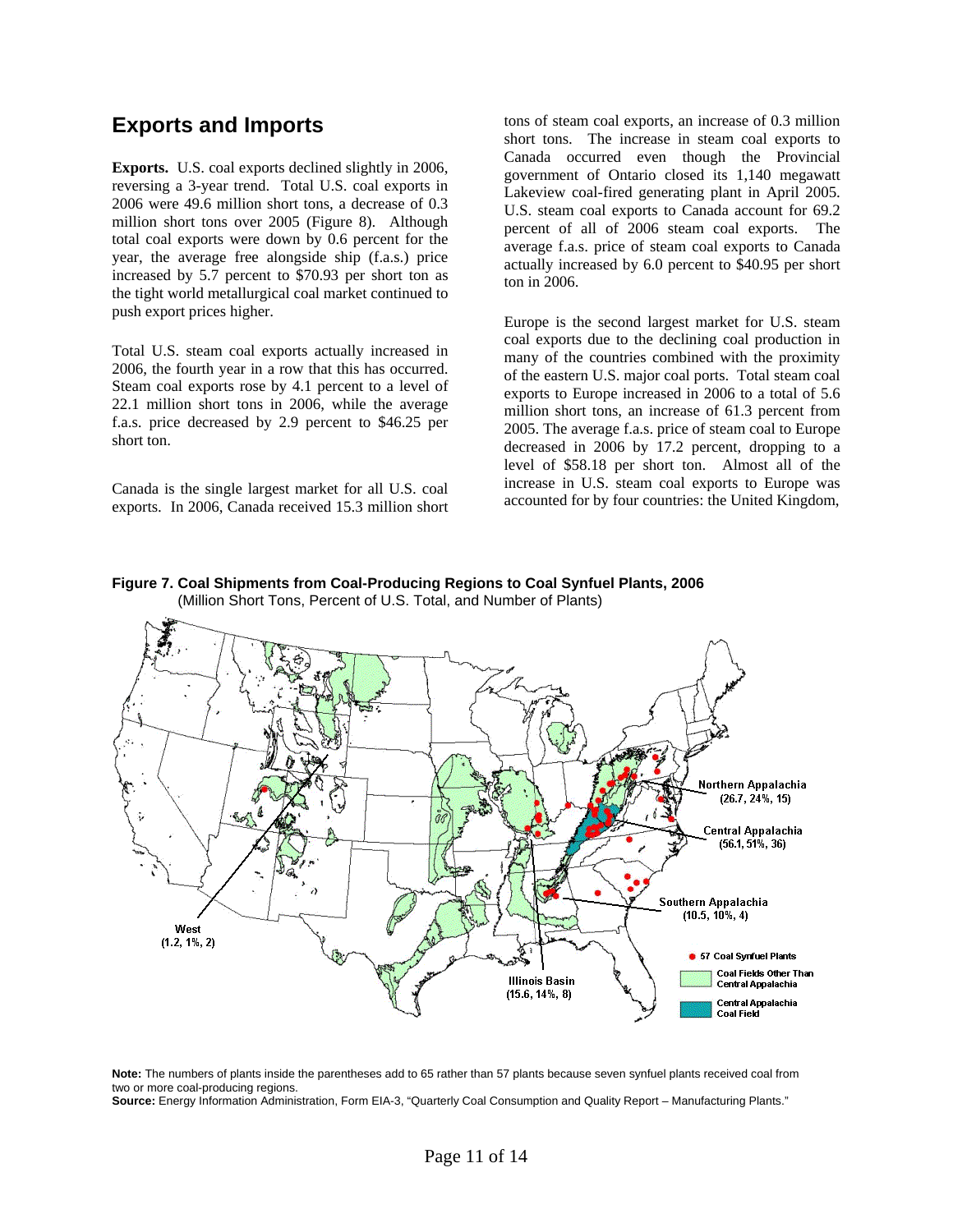|                         |                      | <b>Average Price of</b> |                  |                    |
|-------------------------|----------------------|-------------------------|------------------|--------------------|
| <b>Year and Quarter</b> | <b>Coal Receipts</b> | <b>Receipts</b>         | <b>Coal Used</b> | <b>Coal Stocks</b> |
|                         | 2002                 |                         |                  |                    |
| January - March         | 17,635               | \$32.27                 | 17,237           | 970                |
| April - June            | 20,367               | \$31.48                 | 20,652           | 771                |
| July - September        | 23,578               | \$31.87                 | 23,248           | 1,128              |
| October - December      | 23,600               | \$32.02                 | 23,789           | 951                |
|                         | 85,180               | \$31.90                 | 84,925           |                    |
|                         | 2003                 |                         |                  |                    |
| January - March         | 26,558               | \$32.10                 | 26,334           | 1,210              |
| April - June            | 31,327               | \$32.71                 | 31,077           | 1,455              |
| July - September        | 27,911               | \$33.13                 | 28,110           | 1,287              |
| October - December      | 29,380               | \$33.52                 | 29,787           | 1,132              |
|                         | 115,177              | \$32.88                 | 115,309          |                    |
|                         | 2004                 |                         |                  |                    |
| January - March         | 31,633               | \$34.39                 | 31,374           | 1,251              |
| April - June            | 31,882               | \$35.99                 | 31,968           | 1,023              |
| July - September        | 32,006               | \$37.46                 | 32,172           | 810                |
| October - December      | 30,645               | \$37.63                 | 30,297           | 1,072              |
|                         | 126,165              | \$36.36                 | 125,810          |                    |
|                         | 2005                 |                         |                  |                    |
| January - March         | 33,510               | \$41.82                 | 33,523           | 1,064              |
| April - June            | 36,770               | \$42.60                 | 36,123           | 1,774              |
| July - September        | 37,259               | \$42.44                 | 37,516           | 1,488              |
| October - December      | 33,060               | \$44.33                 | 32,580           | 1,728              |
|                         | 140,598              | \$42.78                 | 139,743          |                    |
|                         | 2006                 |                         |                  |                    |
| January - March         | 33,677               | \$46.58                 | 33,468           | 1,951              |
| April - June            | 26,061               | \$47.85                 | 25,492           | 2,426              |
| July - September        | 16,847               | \$52.65                 | 17,007           | 2,130              |
| October - December      | 33,397               | \$46.87                 | 33,636           | 1,701              |
|                         | 109,982              | \$47.90                 | 109,603          |                    |

#### **Table 4. Coal Statistics for Synthetic Fuel Plants**

(Thousand Short Tons and Nominal Dollars per Short Ton)

**Note:** Total may not equal sum of the components because of independent rounding.

**Source:** Energy Information Administration, Form EIA-3, "Quarterly Coal Consumption and Quality Report - Manufacturing Plants."

Germany, Denmark, and Finland. The increased shipments of steam coal to the United Kingdom of 759 thousand short tons accounted for over one-third of the total increase in steam coal exports to Europe. Increases in steam coal exports in 2006 also occurred in Germany and Denmark of 481 thousand short tons and 310 thousand short tons, respectively, and accounted for 22.7 percent and 14.7 percent of the increase in steam coal exports to the European continent. Finland, which did not receive U.S. steam coal exports in 2005, received a total of 397 thousand short tons in 2006.

Steam coal exports to Asia continued its declining trend in 2006, dropping by 56.5 percent for the year. Total steam coal exports to Asia were 0.6 million short tons, a decline of 0.7 million short tons. Although there were slight tonnage increases in a few countries, the decline in U.S. steam coal exports to

Japan accounted for the majority of the drop in steam coal exports to Asia. In 2006, Japan only received 4 thousand short tons of steam coal from the United States, a level 256 thousand short tons lower than the 2005 total. Other Asian countries that had large declines in steam coal exports in 2006 were South Korea and India. The average f.a.s. price of steam coal exports to Asia dropped in 2006 to \$46.58 per short ton, a 27.1 percent decrease over the 2005 price of \$63.88 per short ton.

Although U.S. steam coal exports to the African continent increased by 77.2 percent in 2006, the increase in tonnage was only 106 thousand short tons. Steam coal exports to South America fell in 2006 by 657 thousand short tons with Brazil accounting for most of the decrease. Steam coal exports to Brazil were 196 thousand short tons in 2006, declining by 570 thousand short tons.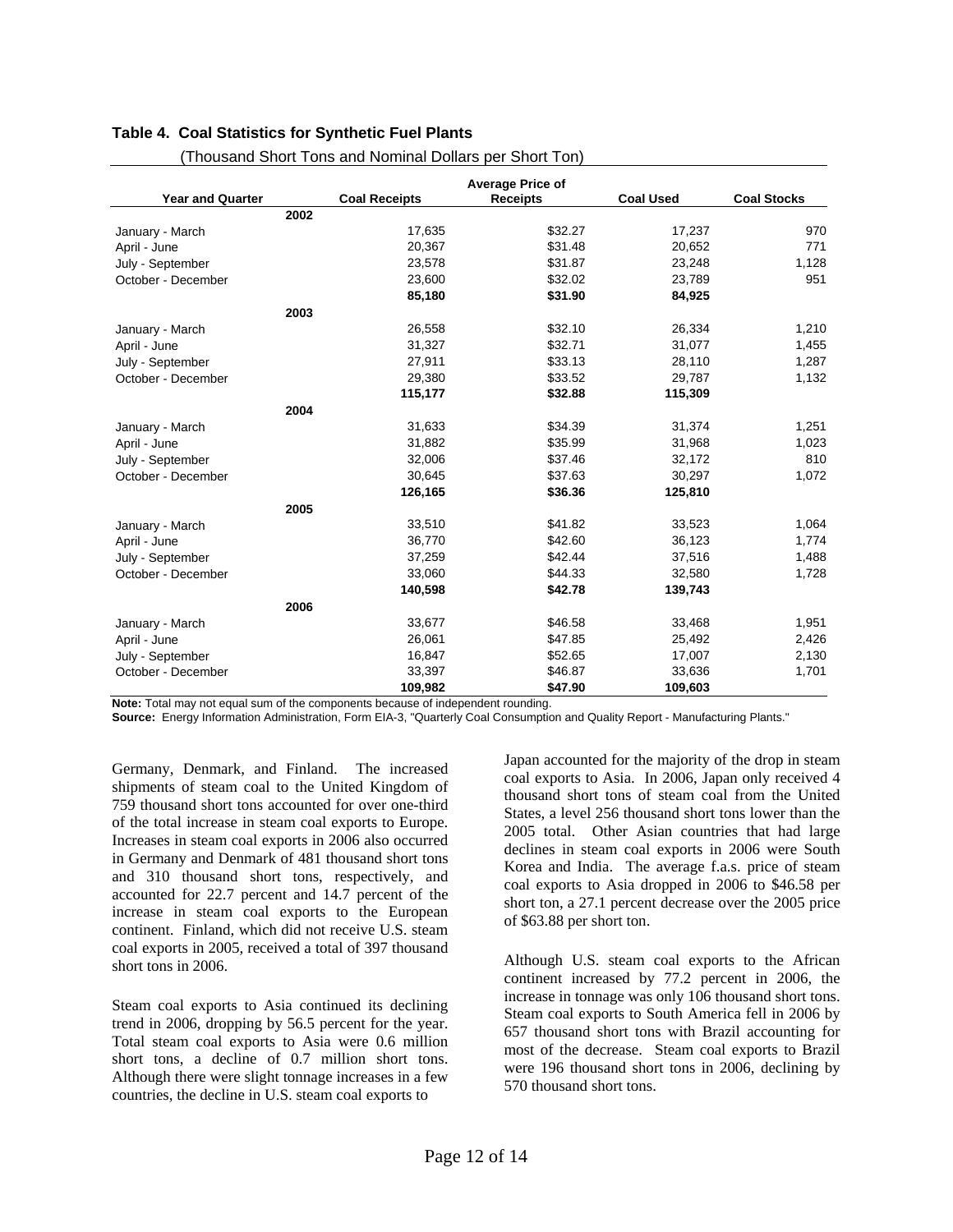

#### **Figure 8. U.S. Coal Exports and Imports, 1997-2006** (Million Short Tons)

 **Sources:** U.S. Department of Commerce, Bureau of the Census, "Monthly Report EM 545" and "Monthly Report IM 145."

Metallurgical coal exports declined in 2006 to end the year at 27.5 million short tons, a decrease of 4.1 percent as the world metallurgical coal market eased from the tight market conditions experienced in 2005. Although the tonnage was down from the prior year, the average f.a.s. price of U.S. metallurgical coal exports rose in 2006 to \$90.81 per short ton, an increase of \$9.25 per short ton over the 2005 level.

Europe is the main destination of U.S. metallurgical coal, and there was a slight decrease in shipments in 2006, ending the year at 15.2 million short tons, a drop of 0.9 percent from 2005. In 2006, Italy was the primary European destination of U.S. metallurgical coal exports with a total of 3.3 million short tons, an increase of 35.1 percent. The average f.a.s. price of metallurgical coal exports to Italy was \$95.22 per short ton in 2006, an increase of \$17.01 per short ton. Belgium received 1.8 million short tons of U.S. metallurgical coal in 2006, an increase of 8.5 percent, while the average f.a.s. price increased \$9.73 per short ton, from \$80.67 to \$90.40. While both France and the Netherlands each received 1.4 million short tons of U.S. metallurgical coal in 2006, that total was an increase of 14.6 percent for France and a decrease of 15.8 percent for the Netherlands. The percentage increase in the average price per short ton of metallurgical coal exports to both countries was 2.6 percent; the average f.a.s. price per short ton for metallurgical coal to France was \$92.81, and the price for the Netherlands was \$86.59 in 2006. Other major European destinations for U.S. metallurgical coal in 2006 were the United Kingdom, Spain, Sweden, and Germany, with each receiving over 1

million short tons of coal. The average f.a.s. price of metallurgical coal exports to these major destinations ranged from \$88.61 per short ton in Spain to \$98.75 per short ton in Germany.

The Asian market, which has the location advantage of being near the major metallurgical coal mines of Australia, accounted for the majority of the decline in U.S. metallurgical coal exports in 2006. Total metallurgical coal exports to Asia totaled 1.5 million short tons in 2006, a decline of 61.8 percent. All three of the Asian countries that were the principal destination of U.S. metallurgical coal exports had large decreases in their shipments in 2006. Japan, which was the largest Asian importer in 2005, accounted for the largest drop in metallurgical coal exports in 2006. Total U.S. metallurgical coal exports to Japan in 2006 were 328 thousand short tons, a decline of 1.5 million short tons, while the average f.a.s. price decreased by \$9.80 to \$81.47 per short ton. The two other principal Asian countries to receive U.S. metallurgical coal exports both had a decrease in 2006. South Korea received 145 thousand short tons in 2006, a drop of 657 thousand short tons, while India received 981 thousand short tons, a drop of only 207 thousand short tons. The average f.a.s. price for India was \$97.90 per short ton, a decline of \$11.14 per ton. The average f.a.s. price for metallurgical coal exports to South Korea actually increased in 2006 by \$5.04 per short ton to \$92.24.

Total U.S. metallurgical coal exports to countries in North America decreased slightly in 2006, while shipments to South America increased, with the primary destinations being Canada and Brazil. Canada received 4.6 million short tons of metallurgical coal exports, an increase of 2.5 percent over the 2005 level, while shipments to Brazil were 4.3 million short tons, an increase of 26.4 percent. The average f.a.s. price of metallurgical coal in 2006 to Canada was \$77.74 per short ton, while the price to Brazil was \$95.19 per short ton.

U.S. coke exports declined in 2006 by 7.5 percent to a total of 1.6 million short tons. Most of the coke exports went to Canada which accounted for 52.0 percent of all coke exports with 0.8 million short tons. The other major destination of U.S. coke exports was Mexico with 23.7 percent of the total coke exports.

**Imports.** 2006 was another record year for U.S. coal imports, the fourth in a row. Total coal imports were 36.2 million short tons, an increase of 19.0 percent,